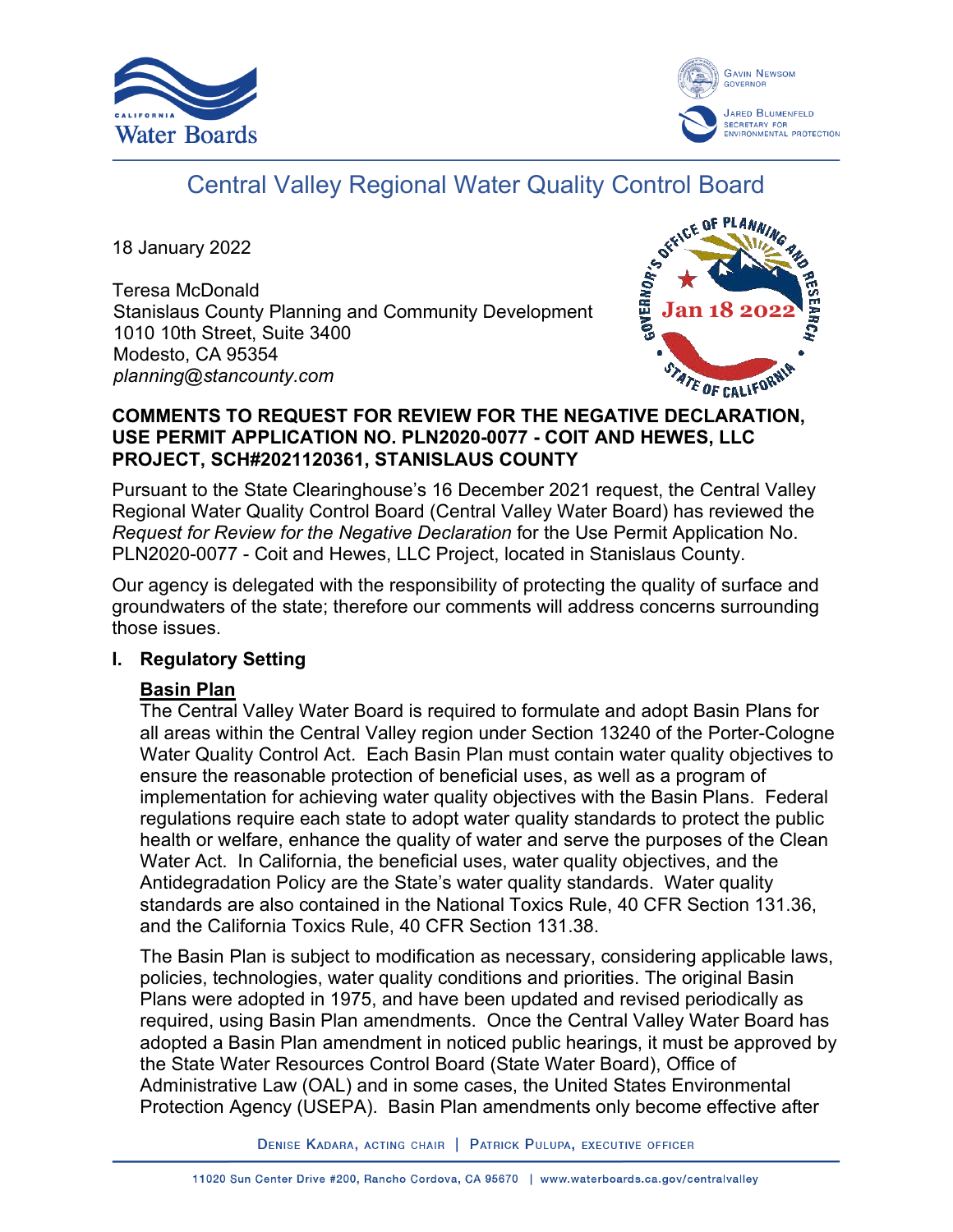Use Permit Application No. PLN2020 - 2 - 18 January 2022 -0077 - Coit and Hewes, LLC Project Stanislaus County

they have been approved by the OAL and in some cases, the USEPA. Every three (3) years, a review of the Basin Plan is completed that assesses the appropriateness of existing standards and evaluates and prioritizes Basin Planning issues. For more information on the *Water Quality Control Plan for the Sacramento and San Joaquin River Basins*, please visit our website:

[http://www.waterboards.ca.gov/centralvalley/water\\_issues/basin\\_plans/](http://www.waterboards.ca.gov/centralvalley/water_issues/basin_plans/)

#### **Antidegradation Considerations**

All wastewater discharges must comply with the Antidegradation Policy (State Water Board Resolution 68-16) and the Antidegradation Implementation Policy contained in the Basin Plan. The Antidegradation Implementation Policy is available on page 74 at:

https://www.waterboards.ca.gov/centralvalley/water\_issues/basin\_plans/sacsjr\_2018 05.pdf

In part it states:

*Any discharge of waste to high quality waters must apply best practicable treatment or control not only to prevent a condition of pollution or nuisance from occurring, but also to maintain the highest water quality possible consistent with the maximum benefit to the people of the State.*

*This information must be presented as an analysis of the impacts and potential impacts of the discharge on water quality, as measured by background concentrations and applicable water quality objectives.*

The antidegradation analysis is a mandatory element in the National Pollutant Discharge Elimination System and land discharge Waste Discharge Requirements (WDRs) permitting processes. The environmental review document should evaluate potential impacts to both surface and groundwater quality.

## **II. Permitting Requirements**

## **Construction Storm Water General Permit**

Dischargers whose project disturb one or more acres of soil or where projects disturb less than one acre but are part of a larger common plan of development that in total disturbs one or more acres, are required to obtain coverage under the General Permit for Storm Water Discharges Associated with Construction and Land Disturbance Activities (Construction General Permit), Construction General Permit Order No. 2009-0009-DWQ. Construction activity subject to this permit includes clearing, grading, grubbing, disturbances to the ground, such as stockpiling, or excavation, but does not include regular maintenance activities performed to restore the original line, grade, or capacity of the facility. The Construction General Permit requires the development and implementation of a Storm Water Pollution Prevention Plan (SWPPP). For more information on the Construction General Permit, visit the State Water Resources Control Board website at:

[http://www.waterboards.ca.gov/water\\_issues/programs/stormwater/constpermits.sht](http://www.waterboards.ca.gov/water_issues/programs/stormwater/constpermits.shtml) [ml](http://www.waterboards.ca.gov/water_issues/programs/stormwater/constpermits.shtml)